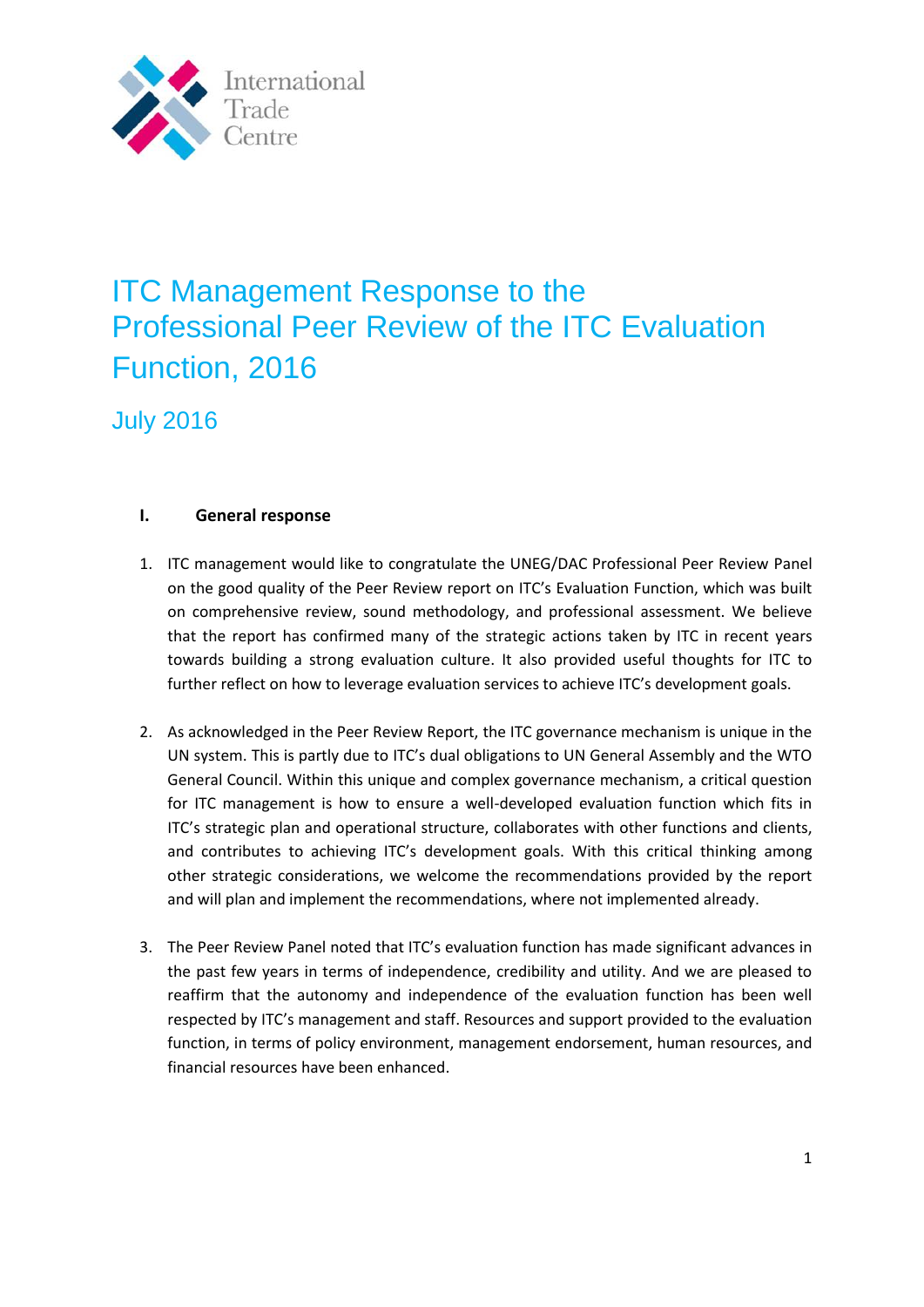

- 4. We are confident that an enhanced evaluation function will play an active role in improving ITC's corporate results framework. In line with the ITC Strategic Plan 2015-2017, ITC has been building up a programmatic approach to better achieve and demonstrate ITC's development results. The ITC programmatic approach encompasses a comprehensive results framework aligned to corporate goals, an enhanced theory of change for each programme, effective monitoring and reporting systems at programme and project level, and a series of evaluation and impact assessment initiatives to ascertain long-term results and impact.
- 5. Within the same strategic framework, the Evaluation Unit has embarked on an initative to expand the evaluation coverage of projects through a combination of: independent evaluations, self-evaluations, and project completion reports. Independent evaluations will focus on strategic themes and policies at corporate level; self-evaluations will increasingly cover all large programmes; and all projects will be subject to a project completion report. This, combined with the implementation of the programmatic approach will progressively address the issue of "paucity of evidence of results", which was mentioned by the 2014 External Independent Evaluation of ITC and referred by the Peer Review Report.
- 6. ITC management is committed to further develop the evaluation culture and to strongly support the effort of the Evaluation Unit in significantly broadening consultations, focusing on strategic issues and long-term challenges faced by the organization, and improving evaluation accountability, learning, communication and knowledge management for better and broader learning.
- 7. Below we provide ITC's management responses to each of the specific recommendations.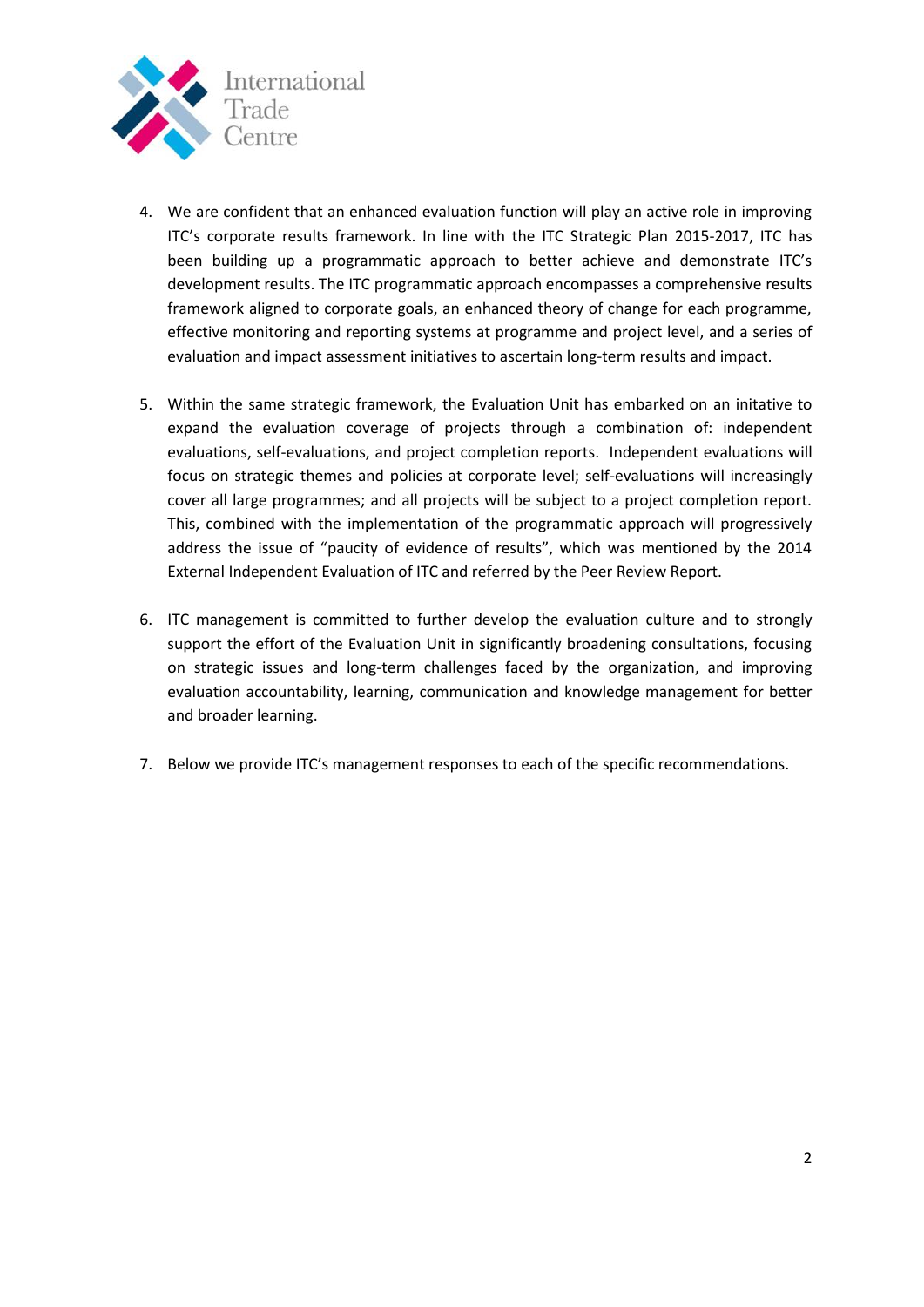

## **II. Responses to the specific recommendations**

| Recommendations provided by the<br><b>Peer Review Report</b>                                                                                                                                                                                                                                                                                                                                                                                                                                                                                               | <b>Management</b><br>Response<br>(Agree, Partially<br>Agree,<br>Disagree) |          | Action planned / taken<br>Justifications for partially agreed and<br>disagree<br>(indicative timeline)                                                                                                                                                                                                                                                                                                                                                                                               |
|------------------------------------------------------------------------------------------------------------------------------------------------------------------------------------------------------------------------------------------------------------------------------------------------------------------------------------------------------------------------------------------------------------------------------------------------------------------------------------------------------------------------------------------------------------|---------------------------------------------------------------------------|----------|------------------------------------------------------------------------------------------------------------------------------------------------------------------------------------------------------------------------------------------------------------------------------------------------------------------------------------------------------------------------------------------------------------------------------------------------------------------------------------------------------|
| Independence                                                                                                                                                                                                                                                                                                                                                                                                                                                                                                                                               |                                                                           |          |                                                                                                                                                                                                                                                                                                                                                                                                                                                                                                      |
| <b>Evaluation Policy</b>                                                                                                                                                                                                                                                                                                                                                                                                                                                                                                                                   |                                                                           |          |                                                                                                                                                                                                                                                                                                                                                                                                                                                                                                      |
| 182.<br>It would be prudent to conduct<br>reviews of the evaluation policy<br>periodically to align it with the evolving<br>international standards and gradual<br>embedding of evaluative norms within<br>the organization. The evaluation policy in<br>its next iteration should consider more<br>clarity on the independence dimension<br>of EU, as elaborated below.                                                                                                                                                                                   | Agree                                                                     | 1.       | The Evaluation Policy 2015 is aligned<br>with international standards and in<br>conformity with the UNEG Standard 1.5,<br>the Evaluation Policy provides for periodic<br>reviews and updates."<br>In its next iteration, the Policy will<br>elaborate the independence dimension of<br>the EU more clearly.                                                                                                                                                                                          |
| <b>Structural and functional independence</b>                                                                                                                                                                                                                                                                                                                                                                                                                                                                                                              |                                                                           |          |                                                                                                                                                                                                                                                                                                                                                                                                                                                                                                      |
| 183.<br>On the strength of the evidence-<br>based observations and arguments made<br>in paras 79 and 89, and taking note of<br>the organizational context and needs,<br>the Panel strongly recommends that the<br>Evaluation Unit should be granted a<br>distinct functional status, ideally separate<br>from SPPG and located within the office<br>of and reporting directly to the Executive<br>Director. Alternatively, at a minimum,<br>continue within SPPG but with a separate<br>functional status with direct<br>reporting/communication line with | Agree<br>with<br>option<br>two                                            | 2.<br>3. | The EU will continue to have a<br>distinct functional status within SPPG, with<br>a direct reporting and communication line<br>with ED/DED. The SPPG setting and support<br>will be a strategic leverage for the EU to<br>implement the Evaluation Policy and<br>Guidelines and to support the corporate<br>results framework.<br>Within SPPG, EU already contributes<br>to the discussions on an improved RBM<br>methodology at corporate and programme<br>levels and will remain engaged in future |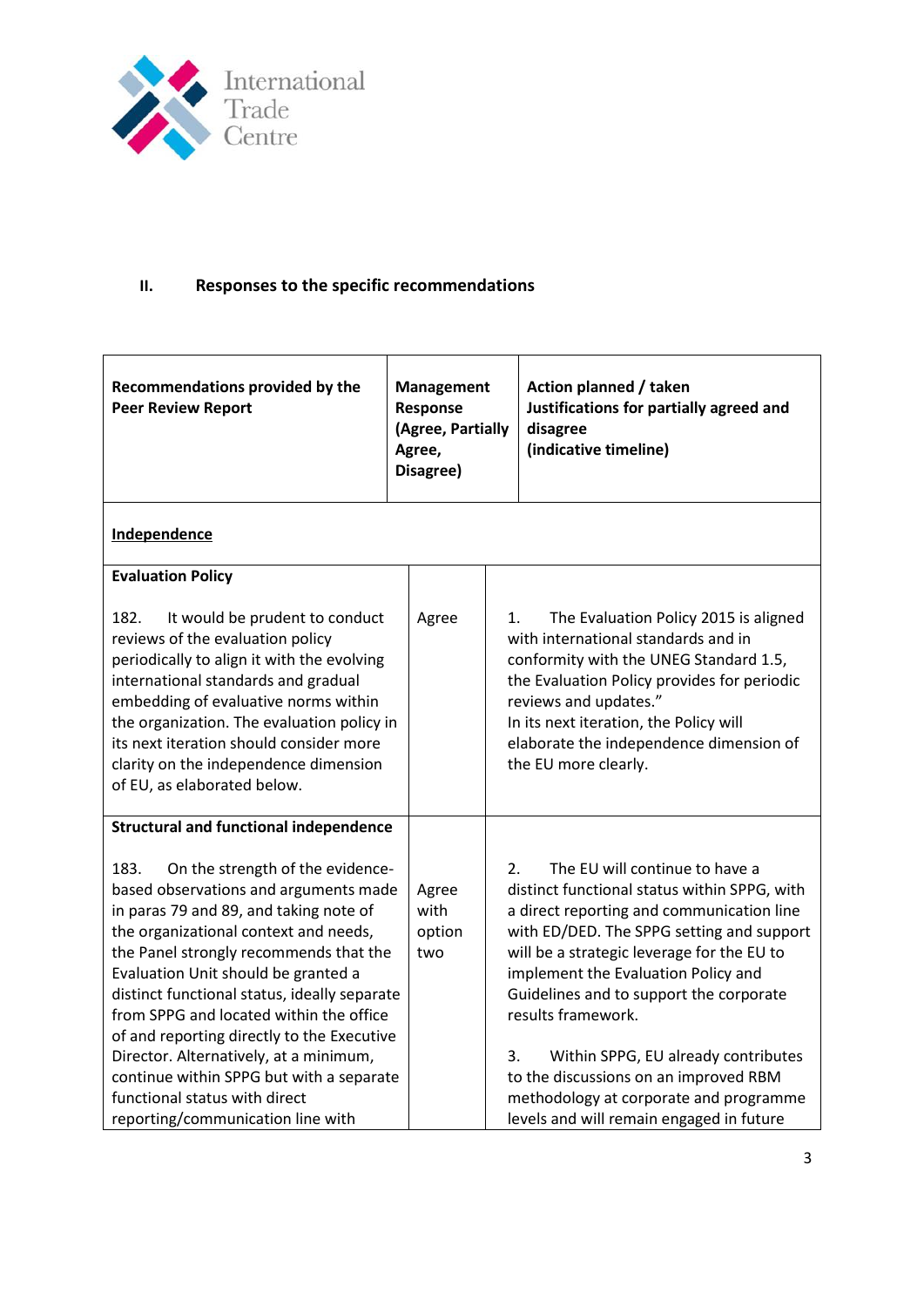

| ED/DED. Given the current state and<br>importance of Results Based<br>Management in ITC, EU's technical<br>advisory role on methodology of RBM<br>should be pursued in full strength. Given<br>its technical competence EU should<br>spearhead the impact assessment<br>initiatives in ITC drawing from experience<br>of other UN system organizations. |                    | discussions.<br>The EU will further elaborate ITC's<br>4.<br>impact approach, based on a broad<br>literature review and practical learning<br>from an ongoing ITC impact assessment,<br>and will present the approach as part of the<br>Guidelines for Independent Evaluation and<br>Impact Assessment, which are currently<br>being drafted. (The Guidelines will be<br>issued within 2016.) Once the methodology<br>on impact assessment is finalized, EU will<br>develop a Working Note on how to<br>enhance ITC's impact and results<br>assessment through collaboration with<br>operational divisions and external<br>stakeholders. (S1 2017) |
|---------------------------------------------------------------------------------------------------------------------------------------------------------------------------------------------------------------------------------------------------------------------------------------------------------------------------------------------------------|--------------------|----------------------------------------------------------------------------------------------------------------------------------------------------------------------------------------------------------------------------------------------------------------------------------------------------------------------------------------------------------------------------------------------------------------------------------------------------------------------------------------------------------------------------------------------------------------------------------------------------------------------------------------------------|
| EU's pursuit of methodological<br>184.<br>rigour in evaluation should be enhanced<br>by allowing its Head to exercise his/her<br>full autonomy (without interference) in<br>managing evaluation process, choice and<br>application of robust methodology,<br>seeking and leveraging<br>cooperation/collaboration of other units/<br>entities.           | Agree              | In line with the Evaluation Policy<br>5.<br>2015, the full autonomy of EU's Head is<br>already supported and respected by ITC's<br>management, in terms of managing the<br>evaluation process, including evaluation<br>clearance and diffusion, choice and<br>application of robust methodologies,<br>seeking and leveraging cooperation and<br>collaboration of other units and entities.<br>Furthermore, the EU has the authority to<br>issue guidelines and establish its annual<br>work plan.                                                                                                                                                  |
| 185.<br>The Panel considers that the<br>position level of the Head of EU should<br>be upgraded to P5 to provide a level of<br>seniority equivalence which would<br>facilitate exercise of functional<br>independence in managing this function.                                                                                                         | Partially<br>agree | In line with the Evaluation Policy<br>6.<br>2015, the autonomy of the Head of the EU<br>over the evaluation function in ITC has<br>been, and will continue being, strongly<br>supported and respected by ITC's<br>management.<br>The post level is dependent on ITC's<br>7.<br>organizational development needs and<br>resources available, and in line with<br>UN/WTO rules.                                                                                                                                                                                                                                                                      |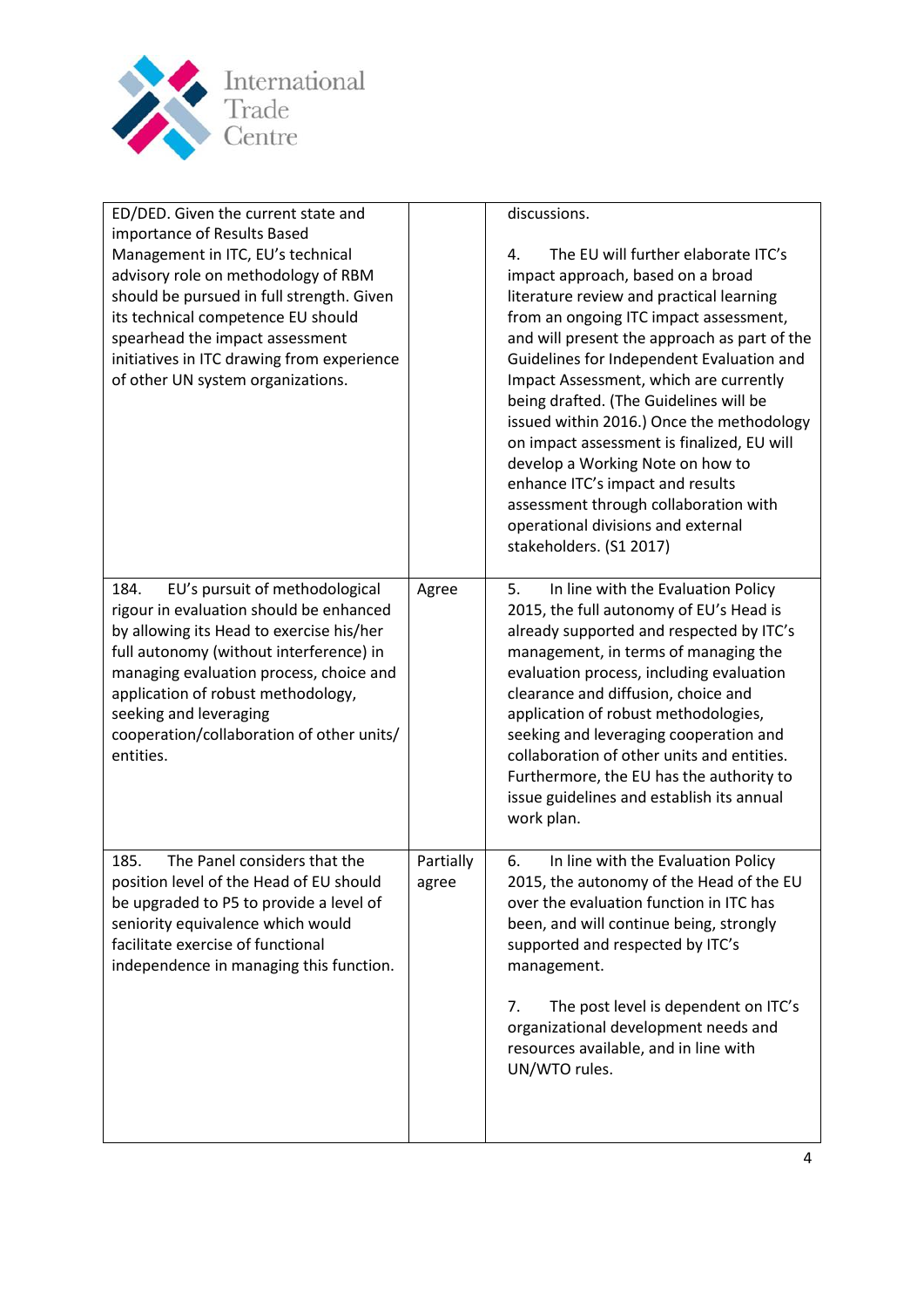

| <b>Evaluation Work Plan</b>                                                                                                                                                                                                                                                                                                                                                                                                                                                                                                                                                                                                                                                                                                                                                   |       |                                                                                                                                                                                                                                                                                                                                                                                                                                                                                                                                                                                                                                                                                                                                                                                                        |
|-------------------------------------------------------------------------------------------------------------------------------------------------------------------------------------------------------------------------------------------------------------------------------------------------------------------------------------------------------------------------------------------------------------------------------------------------------------------------------------------------------------------------------------------------------------------------------------------------------------------------------------------------------------------------------------------------------------------------------------------------------------------------------|-------|--------------------------------------------------------------------------------------------------------------------------------------------------------------------------------------------------------------------------------------------------------------------------------------------------------------------------------------------------------------------------------------------------------------------------------------------------------------------------------------------------------------------------------------------------------------------------------------------------------------------------------------------------------------------------------------------------------------------------------------------------------------------------------------------------------|
| 186.<br>The finalization of the work plan<br>should be independently vested with the<br>Chief of EU. The Panel also recommends<br>that the current dichotomy between<br>donor led evaluation and EU managed<br>ones should be minimized and bridged<br>through establishing proper consultation<br>mechanisms. This would facilitate<br>addressing the commonly perceived<br>issues and help generate<br>recommendations which are relevant<br>and mutually reinforcing.                                                                                                                                                                                                                                                                                                      | Agree | The Head of the EU has the<br>8.<br>autonomy to finalize the Evaluation Work<br>Programme and Budget based on broad<br>consultations, organizational development<br>needs, and resources available.<br>The EU will exchange information<br>9.<br>with donors on ITC evaluation plans and<br>will coordinate ITC evaluation plans taking<br>into consideration stakeholders' interests.<br>The Evaluation Work Programme and<br>Budget will be shared with JAG/CCITF<br>members for information. (From 2017<br>onwards)                                                                                                                                                                                                                                                                                 |
| <b>Credibility</b>                                                                                                                                                                                                                                                                                                                                                                                                                                                                                                                                                                                                                                                                                                                                                            |       |                                                                                                                                                                                                                                                                                                                                                                                                                                                                                                                                                                                                                                                                                                                                                                                                        |
| <b>Budget for Evaluation</b>                                                                                                                                                                                                                                                                                                                                                                                                                                                                                                                                                                                                                                                                                                                                                  |       |                                                                                                                                                                                                                                                                                                                                                                                                                                                                                                                                                                                                                                                                                                                                                                                                        |
| 187.<br>Predictability of resources and<br>autonomy for managing it is important<br>for the independence and credibility of<br>the evaluation function. The ITC<br>management should ensure that the<br>evaluation function has an adequate<br>level of predictable budgetary resources<br>at its disposal. For transparency and<br>accountability purposes, the annual<br>evaluation work plan should be budgeted<br>and resources should be specifically<br>allocated to various types of evaluations<br>under EU's control. All projects and<br>programmes considered strategically<br>important or above a minimal financial<br>level (as decided by ITC management and<br>prescribed in the Evaluation guidelines)<br>should have a mandatory budget for<br>evaluations. | Agree | 10.<br>Predictability of resources and<br>autonomy for managing them has been<br>enforced as of 2016: For the first time, an<br>evaluation budget is included as a separate<br>item in the regular budget "ITC Programme<br>Budget for the Biennium 2016-2017",<br>approved by the UN General Assembly and<br>by the WTO General Council.<br>The 2016 Evaluation Work<br>11.<br>Programme and Budget has already moved<br>towards results-based evaluation planning.<br>It provides a budget allocation for each<br>deliverable, categorized as independent<br>evaluations, advisory services, self-<br>evaluations, impact survey, training, etc. In<br>future, the EU shall further enhance the<br>results-based budget for each item in the<br>Evaluation Work Programme and Budget.<br>(from 2017) |
|                                                                                                                                                                                                                                                                                                                                                                                                                                                                                                                                                                                                                                                                                                                                                                               |       | 12.<br>Beyond the regular budget, other<br>budgets are available for programme and<br>project-level evaluations managed by the<br>Evaluation Unit. Since 2015, ITC's project                                                                                                                                                                                                                                                                                                                                                                                                                                                                                                                                                                                                                           |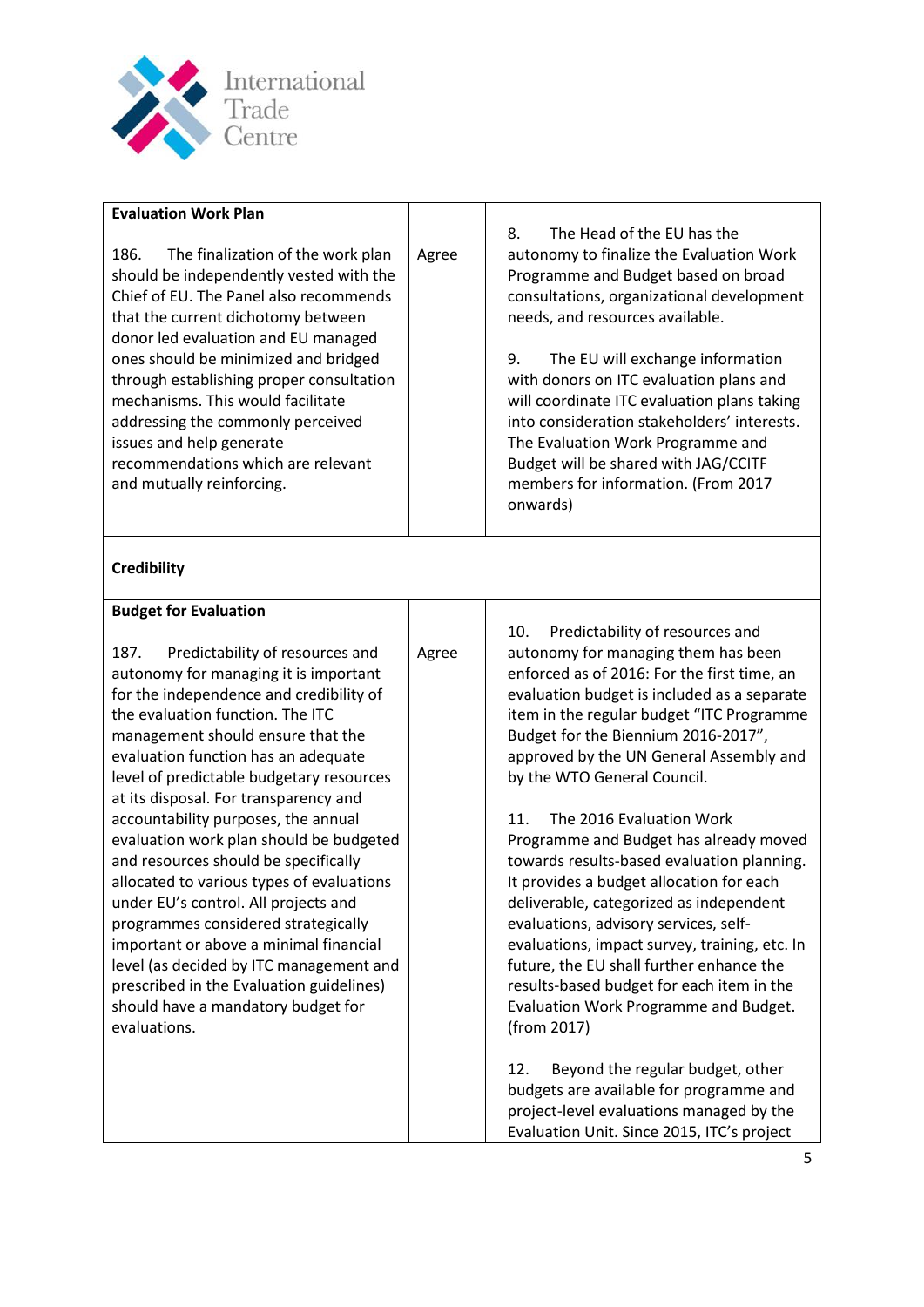

Evaluation Unit to do more in terms

|                                                                                                                                                                                                                                                                               |       | appraisal committee (PAC) has enforced<br>the requirement that all large projects<br>allocate a budget for evaluation in the<br>Project Plan. This budget is to be used<br>under EU's control when the evaluation is<br>included in the Evaluation Work<br>Programme and Budget as an independent<br>evaluation.                                                                                                                                                                                                                                                                                                                                                                                                                                                                                                                                                             |
|-------------------------------------------------------------------------------------------------------------------------------------------------------------------------------------------------------------------------------------------------------------------------------|-------|------------------------------------------------------------------------------------------------------------------------------------------------------------------------------------------------------------------------------------------------------------------------------------------------------------------------------------------------------------------------------------------------------------------------------------------------------------------------------------------------------------------------------------------------------------------------------------------------------------------------------------------------------------------------------------------------------------------------------------------------------------------------------------------------------------------------------------------------------------------------------|
| 188.<br>Enhance EU's technical<br>leadership and coordination role in<br>bringing all evaluation streams (projects,<br>donor-led) in ITC under a coherent<br>structure and ensure compliance with<br>same quality standards, although<br>implementation may be decentralized. | Agree | Through various in-house<br>13.<br>consultations in 2015, it was agreed by ITC<br>Management, SPPG and the EU that the EU<br>should include donor-led evaluations in the<br>learning scope of future Annual Evaluation<br>Synthesis Reports. The EU has started<br>working on this task in 2016, as evidenced<br>by the 2016 Annual Evaluation Synthesis<br>report.<br>In line with the Guidelines on Self-<br>14.<br>evaluation, the EU will provide advisory<br>services on self-evaluation, mid-term<br>review, and project completion reports at<br>ITC, and will conduct quality validation on<br>self-evaluation products.<br>The EU will liaise with donors on<br>15.<br>planned donor evaluations of ITC projects<br>with the view of setting up a coherent<br>evaluation work programme with a<br>coordinated scope and harmonized<br>methods. (From 2016 onwards). |
| <b>Utility</b>                                                                                                                                                                                                                                                                |       |                                                                                                                                                                                                                                                                                                                                                                                                                                                                                                                                                                                                                                                                                                                                                                                                                                                                              |
| <b>Evaluation coverage</b>                                                                                                                                                                                                                                                    |       |                                                                                                                                                                                                                                                                                                                                                                                                                                                                                                                                                                                                                                                                                                                                                                                                                                                                              |
| 189.<br><b>External Independent</b><br>Evaluation (2014) and the OIOS<br>review of ITC (2015) both pointed out<br>the paucity of evidence of results of<br>ITC initiatives as a critical issue for the<br>organization. This would require the                                | Agree | The EU aims to expand the volume<br>16.<br>and coverage of evaluations in ITC through<br>pursuing and facilitating three types of<br>evaluations: independent evaluations, EU<br>quality validated self-evaluations and<br>project completion reports (as a form of                                                                                                                                                                                                                                                                                                                                                                                                                                                                                                                                                                                                          |

self-evaluation). In the coming years, the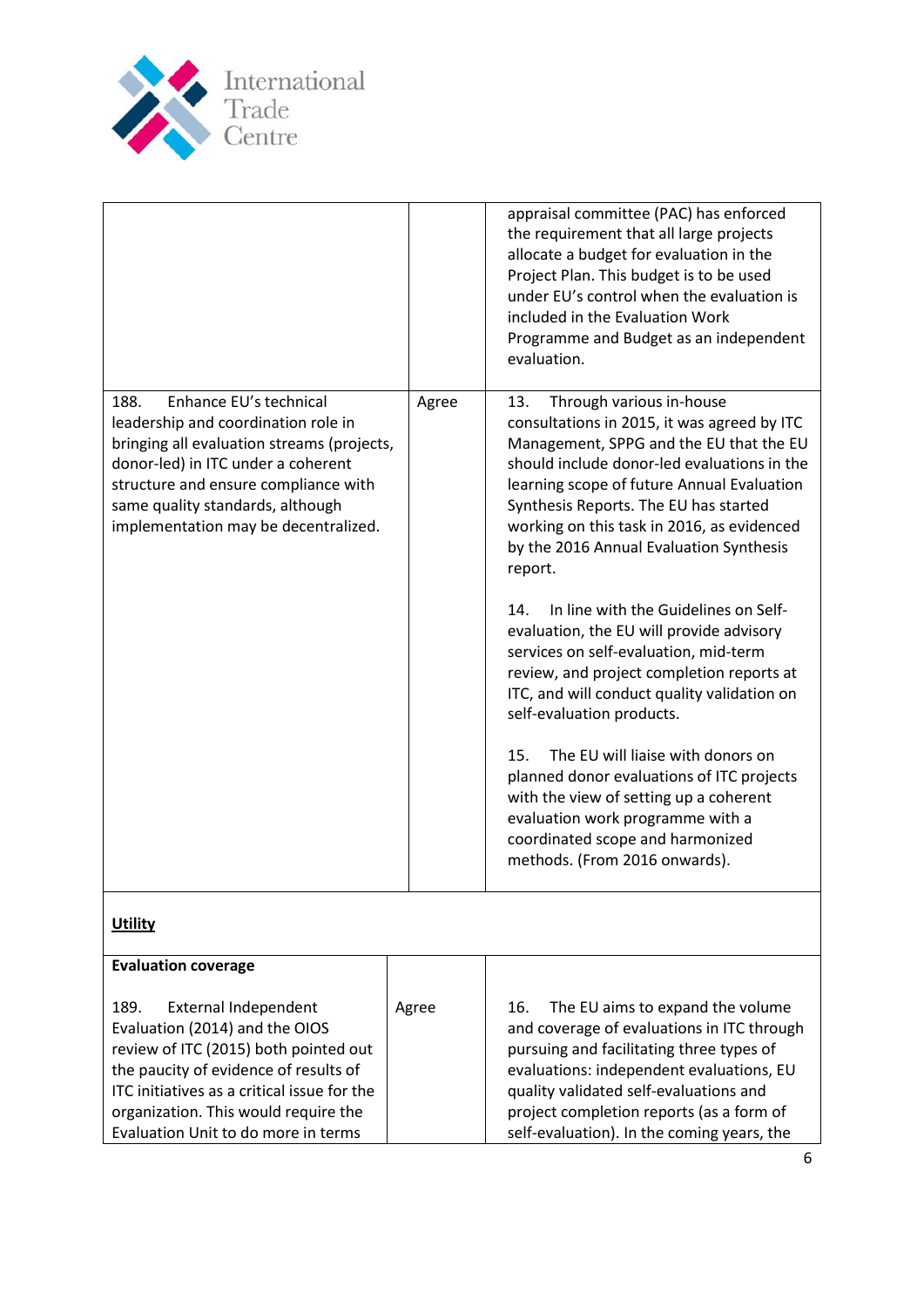

| of volume and coverage to generate<br>credible evidence of results and<br>impact. The introduction of self-<br>evaluation should be effected as<br>planned and their quality compliance<br>should be monitored by EU.                                                                                                                                                                                                                                                                                                                                                                                                                                                                                                                                                                                                          |       | effective implementation of this strategy<br>will enable: (i) the independent evaluation<br>to increasingly focus on strategic themes<br>and policies at corporate level, including<br>country evaluations and ITC programmes;<br>(ii) self-evaluation to gradually cover all<br>large projects, and, (iii) all projects to<br>complete a standardized project<br>completion report which supports<br>organizational learning.<br>Over time, this three-tier evaluation and<br>self-evaluation framework will generate a<br>broader evidence base for ITC's<br>development results. (From 2017 onwards)                                                                                                                                                                                                                                                                                                                                                                                                                    |
|--------------------------------------------------------------------------------------------------------------------------------------------------------------------------------------------------------------------------------------------------------------------------------------------------------------------------------------------------------------------------------------------------------------------------------------------------------------------------------------------------------------------------------------------------------------------------------------------------------------------------------------------------------------------------------------------------------------------------------------------------------------------------------------------------------------------------------|-------|----------------------------------------------------------------------------------------------------------------------------------------------------------------------------------------------------------------------------------------------------------------------------------------------------------------------------------------------------------------------------------------------------------------------------------------------------------------------------------------------------------------------------------------------------------------------------------------------------------------------------------------------------------------------------------------------------------------------------------------------------------------------------------------------------------------------------------------------------------------------------------------------------------------------------------------------------------------------------------------------------------------------------|
| 190. To the extent that the project<br>evaluations are delegated at the<br>Departmental level and donor<br>managed evaluations are carried out<br>in seclusion, a corporate mechanism<br>should be instituted and managed by<br>EU that ensures that these different<br>evaluation streams comply with an<br>integrated set of methodological and<br>quality standards.<br>191. The EU should be informed of<br>the process of evaluations<br>commissioned elsewhere within ITC<br>and be involved with their quality<br>assurance. Consideration should be<br>given to identifying explicit criteria for<br>selection of evaluations that ensure<br>good coverage of ITC's work<br>programme and thematic priorities<br>and include strategic evaluations,<br>evaluations of sub-programmes and<br>country-level evaluations. | Agree | As mentioned in paragraph 16, the<br>17.<br>Evaluation Unit is working to build a three-<br>tier evaluation and self-evaluation<br>framework at ITC, with an integrated set of<br>standards for each. To ensure the<br>standards are adhered to, the EU will<br>conduct quality validation of self-<br>evaluations and project completion<br>reports.<br>With regard to donor managed evaluations,<br>as mentioned in paragraph 15 the EU will<br>engage with donor representatives and<br>evaluation offices, to ensure the<br>compliance with an integrated set of<br>methodological and quality standards.<br>(From 2016 onwards)<br>18.<br>On selection criteria for independent<br>evaluations managed by the EU, EU's<br>strategy is to increasingly cover strategic<br>evaluations, evaluations of sub-<br>programmes and country-level evaluations.<br>In addition, the EU will develop a Strategic<br>Note and a plan on how to conduct<br>country-level evaluations and sub-<br>programme evaluations. (S1 2017) |
| <b>Management Response and Follow</b><br>Up                                                                                                                                                                                                                                                                                                                                                                                                                                                                                                                                                                                                                                                                                                                                                                                    |       |                                                                                                                                                                                                                                                                                                                                                                                                                                                                                                                                                                                                                                                                                                                                                                                                                                                                                                                                                                                                                            |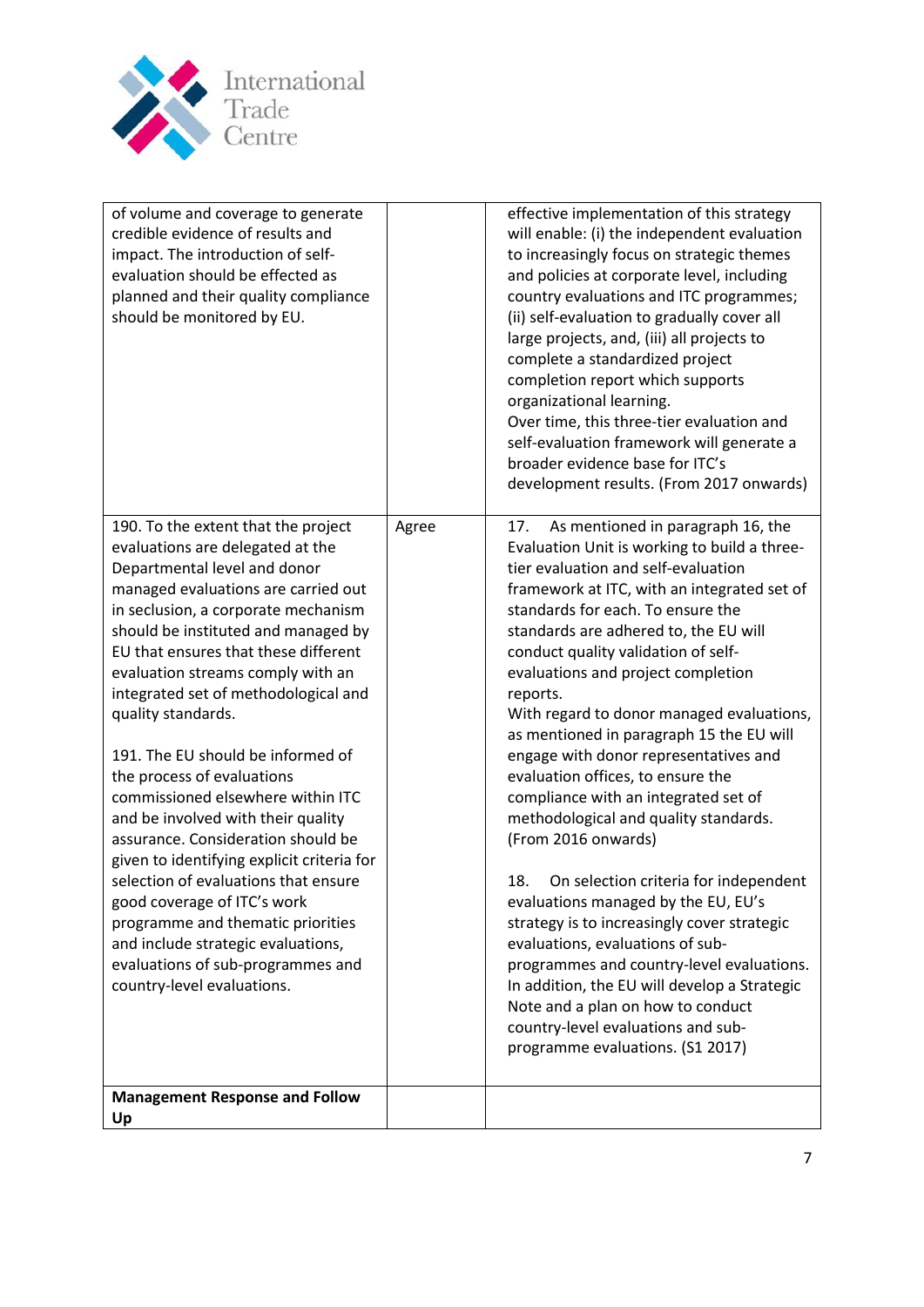

|                                        | Agree | The upcoming Guidelines for<br>19.            |
|----------------------------------------|-------|-----------------------------------------------|
| 192. The management response           |       | Independent Evaluation and Impact             |
| system for evaluations established     |       | Assessment will provide clarifications on     |
| and refined over years since inception |       | the responsibility between the evaluation     |
| seems to have gained currency. ITC     |       | function and the line management              |
| should establish a clear division of   |       | regarding the management of the response      |
| responsibility between the evaluation  |       | to evaluations. (S2 2016)                     |
| function and the organization's line   |       |                                               |
| management regarding the               |       | On the basis of the mechanism that<br>20.     |
| management of the response to          |       | the EU is currently using to track and report |
| evaluations. While the macro data on   |       | on the implementation of accepted             |
| status of implementation of            |       | recommendations, the EU will continue         |
| management responses is maintained     |       | following up periodically on their            |
| and periodically reported to SMC by    |       | implementation, and will continue             |
| EU, the responsibility for ensuring    |       | reporting on the status to SMC.               |
| compliance of implementation of        |       |                                               |
| agreed actions remains with the line   |       | The upcoming Guidelines for<br>21.            |
| department. This accountability for    |       | Independent Evaluation and Impact             |
| implementation needs to be enforced    |       | Assessment will further clarify that the      |
| at the same time.                      |       | accountability for ensuring implementation    |
|                                        |       | of agreed actions remains with the            |
|                                        |       | Divisional directors and sector Chiefs. The   |
|                                        |       | EU's role will be to provide technical        |
|                                        |       | support, and to monitoring the                |
|                                        |       | implementation of actions on behalf of        |
|                                        |       | SMC. (S2 2016)                                |
| <b>Organizational learning and</b>     |       |                                               |
| <b>Knowledge Management</b>            |       | 22.<br>A Strategic Plan on Evaluation         |
|                                        | Agree | Learning, Communication and Knowledge         |
| 193. The EU should establish           |       | Management will be developed by the EU        |
| mechanisms to systematically harvest   |       | in close consultations with ITC               |
| and share lessons from existing        |       | management, staff and stakeholders.           |
| evaluations. Annual evaluation         |       | One key initiative to be addressed in the     |
| synthesis report has been              |       | Plan is the consultation and communication    |
| institutionalized and has been an      |       | with ITC stakeholders and evaluation          |
| effective mechanism for sharing        |       | clients through JAG, CCITF, bilateral         |
| evaluation results with SMC and        |       | meetings, and various occasions in project    |
| within the organization. However the   |       | countries. (S2 2017)                          |
| essence of lessons and organizational  |       |                                               |
| learning must percolate to the higher  |       | The EU has already been exploring<br>23.      |
| layers and governance for informing    |       | various approaches to enhance learning        |
| and enriching their perspective for    |       | through the Annual Evaluation Synthesis       |
| decision making. The strategic and     |       | Report (AESR) mechanism. Since 2014, it       |
| thematic evaluations of organizational |       | has been disseminated to JAG members.         |